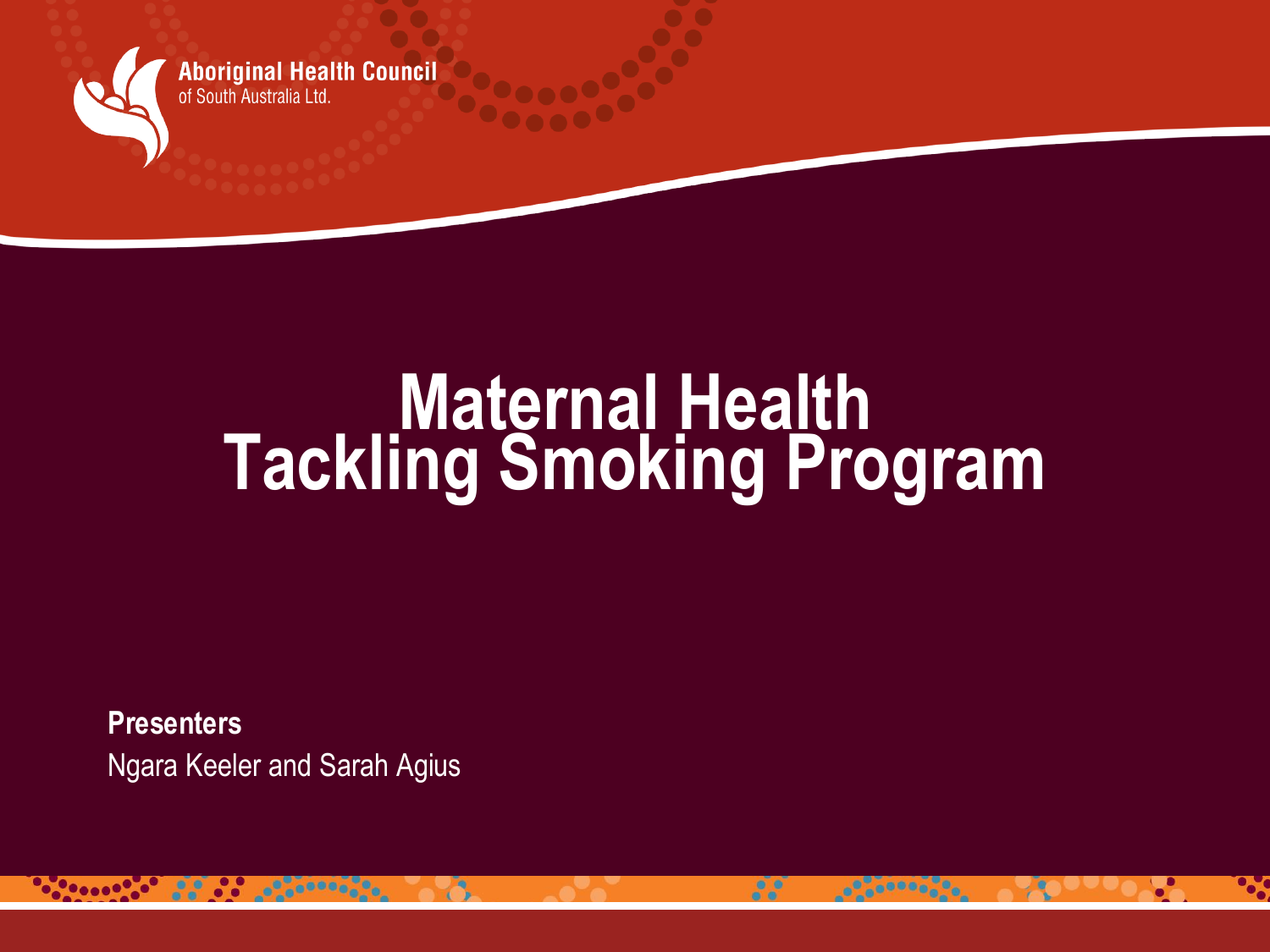

**Aboriginal Health Council** of South Australia I td

#### **Acknowledgment of Country**

- We would like to acknowledge the Ngunnawal people, the traditional Owners and Custodians of the land on which we meet today, and pay my respects to Elders past, present and emerging.
- We would like to extend that acknowledgement and respect to Aboriginal and Torres Strait Islander colleagues and visitors who are with us today.

88

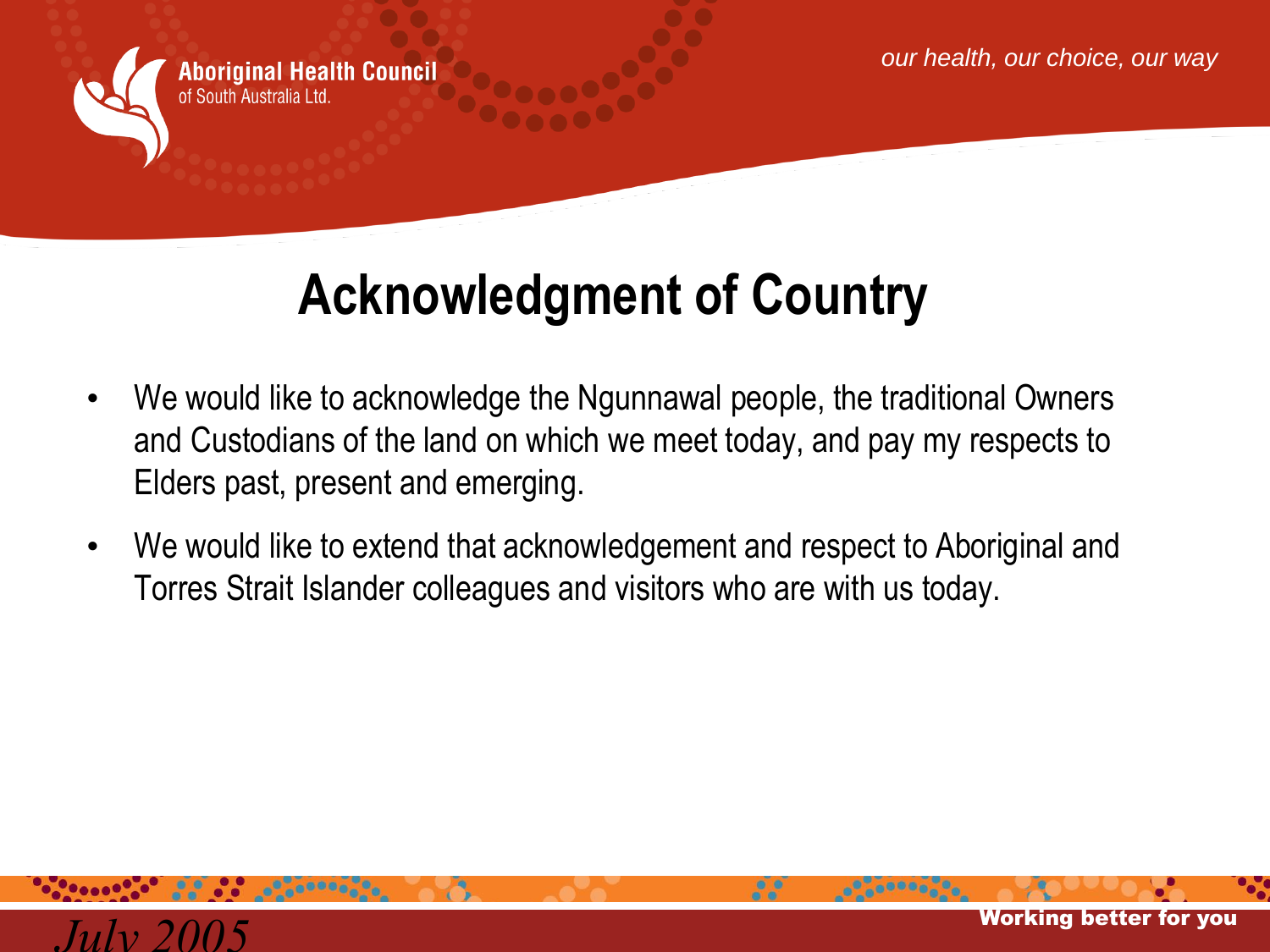

**Aboriginal Health Council** 

#### **Maternal Health Tackling Smoking (MHTS) program**

- The program is funded through Drug and Alcohol Services South Australia and is part of an overarching Tackling Indigenous Smoking approach.
- Objectives of the program are to reduce the prevalence of smoking among pregnant Aboriginal women and their families in South Australia (SA). Ensuring that Aboriginal Children are born healthy is paramount to improving Aboriginal health and is pivotal to Closing the Gap between Indigenous and non-Indigenous health.
- Although there have been positive results in SA reducing the rates of Aboriginal women smoking during pregnancy much work is still required.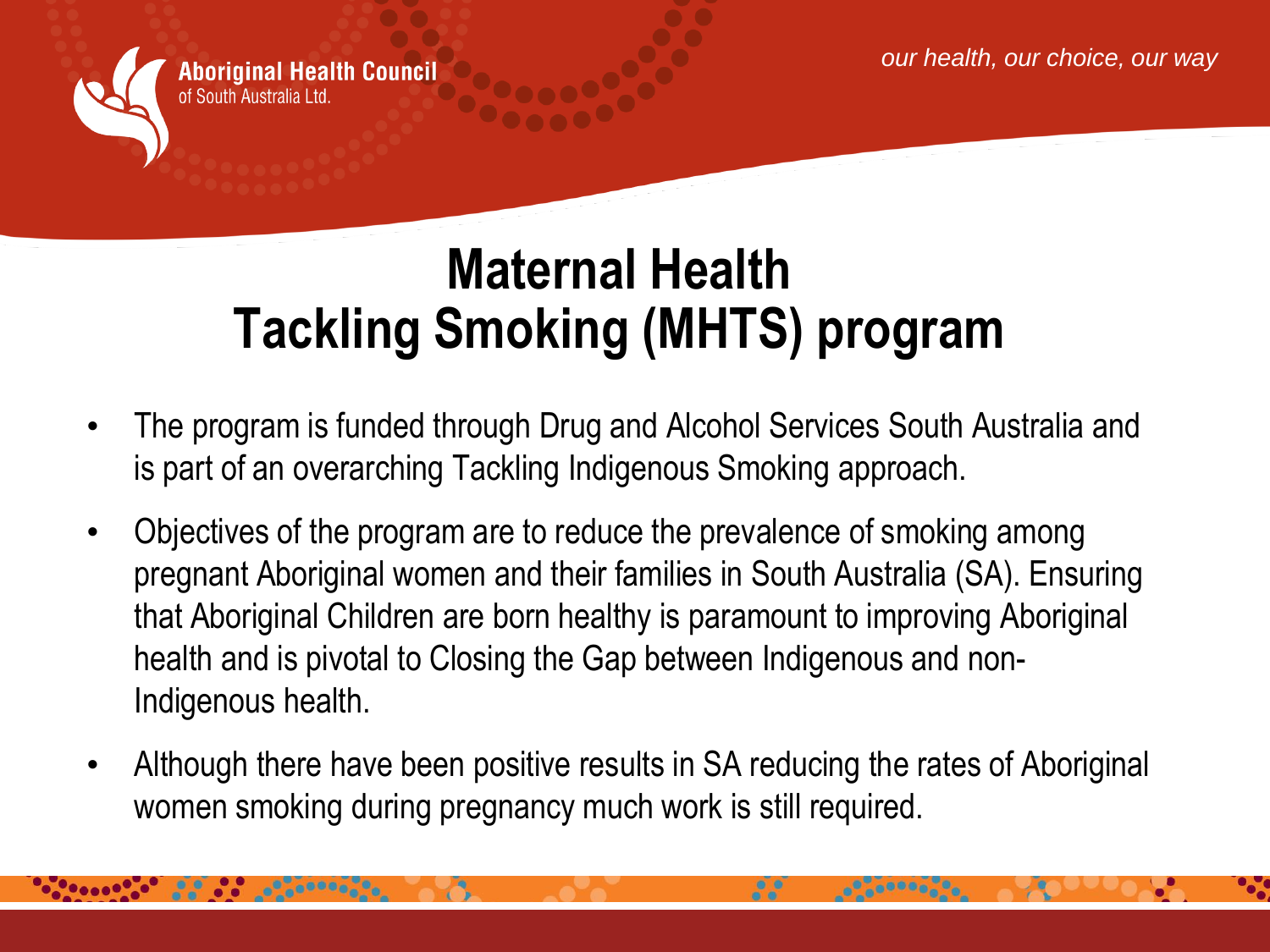

**Aboriginal Health Council** 

#### **Milestones of the MHTS Program**

- On average, 1,000 Aboriginal babies are born in SA every year. In 2010, when the program commenced, 52.9% of pregnant women were smokers.
- In 2017 smoking rates had decreased to 41.3 %. There is a correlation between the effective and popular 'Stickin it Up the Smokes' social marketing campaign which continues to encourages women to make quit attempts by delivering smoke-free messages, engaging with local ambassadors/role models as part of a coordinated approach to supporting pregnant women and the increased number of Aboriginal women making successful quit attempts during pregnancy.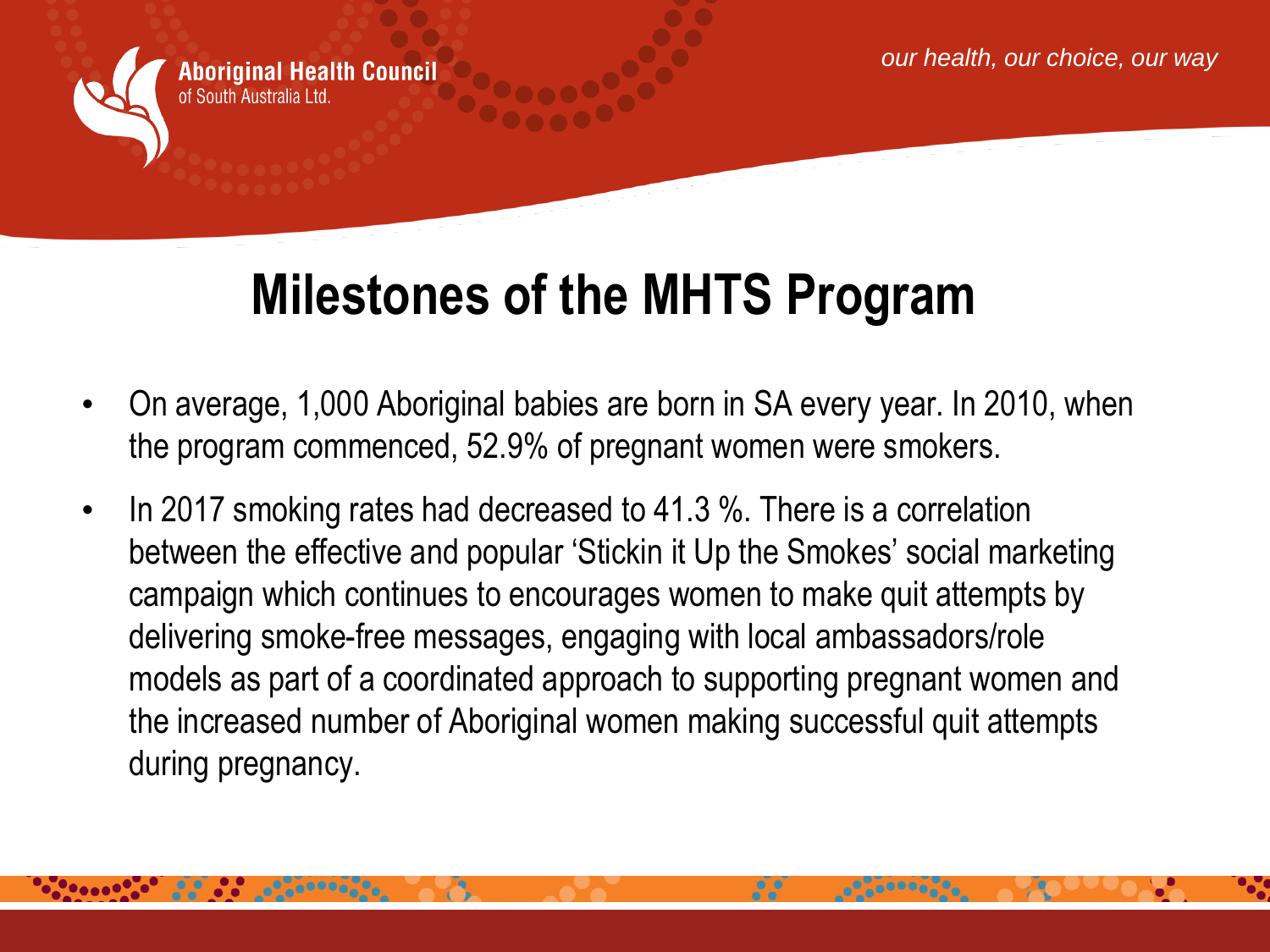

**Aboriginal Health Council** of South Australia Ltd.

*our health, our choice, our way*

### Elements of the MHTS Program



- **Empowering women** through education and information
- Well women's pamper day and group activities
- 1 to 1 brief interventions, referrals, and follow up support

я.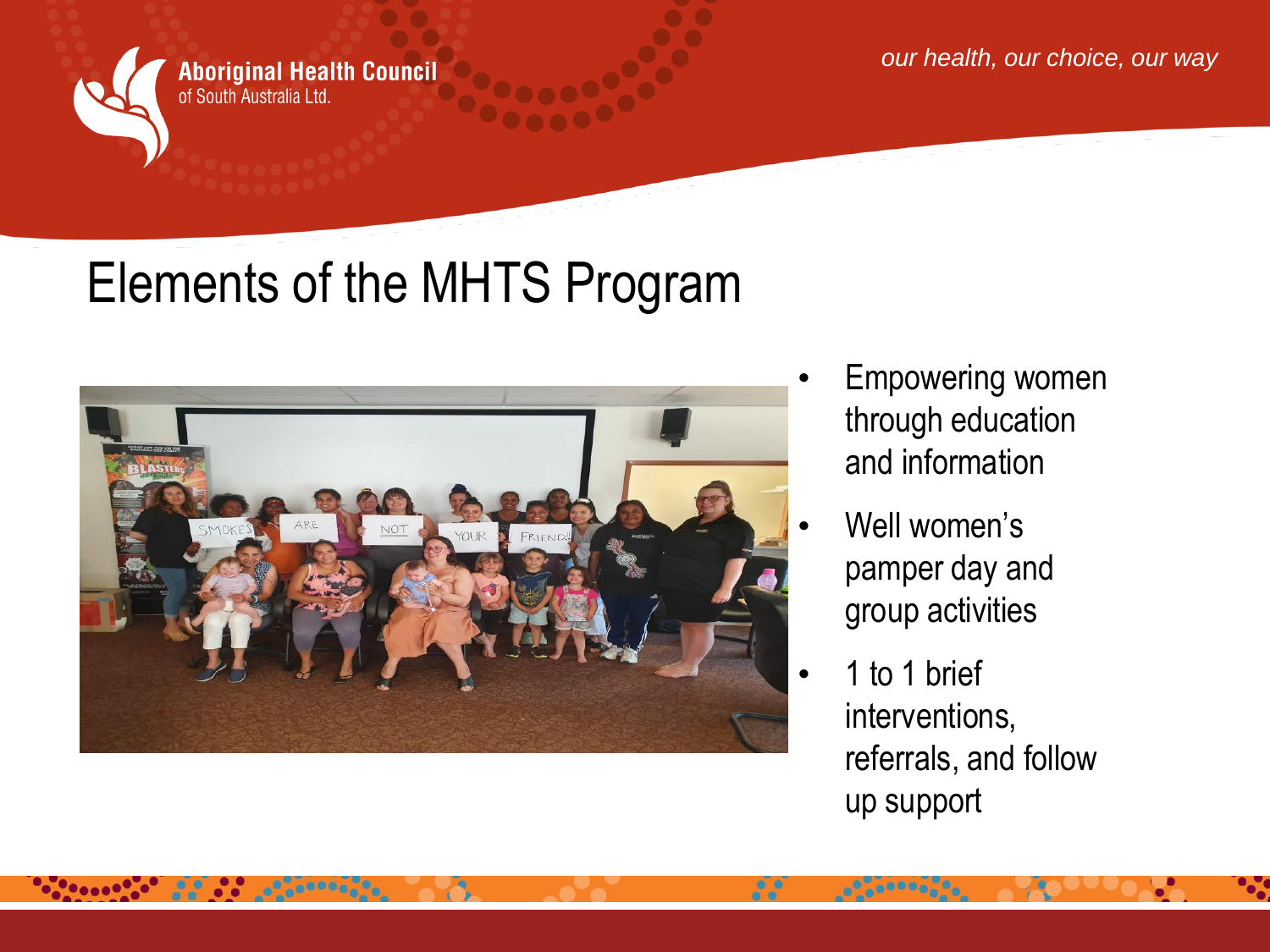**Aboriginal Health Council** of South Australia Ltd

*our health, our choice, our way*

## Elements of the MHTS Program

- Maternal and AMIC Workforce Education and Support
- Building supportive and two way partnerships
- Development and distribution of culturally appropriate pregnancy resources

я.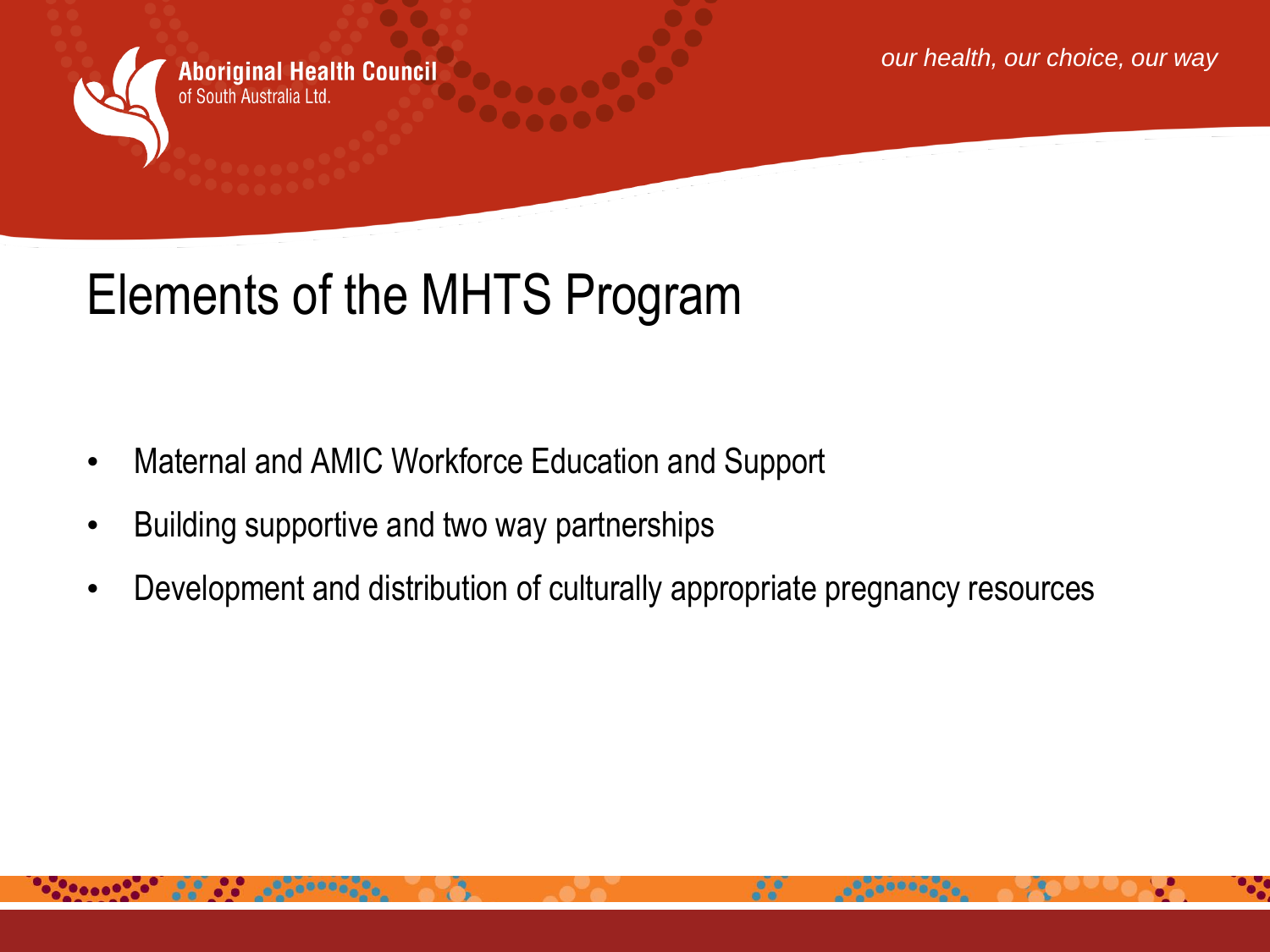

**Aboriginal Health Council** of South Australia Ltd.

### Elements of the MHTS Program

- 2 phase comprehensive Statewide Social Marketing Campaign (Ambassadors, website, Facebook, resources and videos)
	- 2011 Stickin it Up the Smokes, black proud smoke-free Sistas (SIUTS) <https://www.youtube.com/watch?v=ZqlXhslhqy8>
	- 2018 Through the Eyes Children
	- SIUTS Facebook



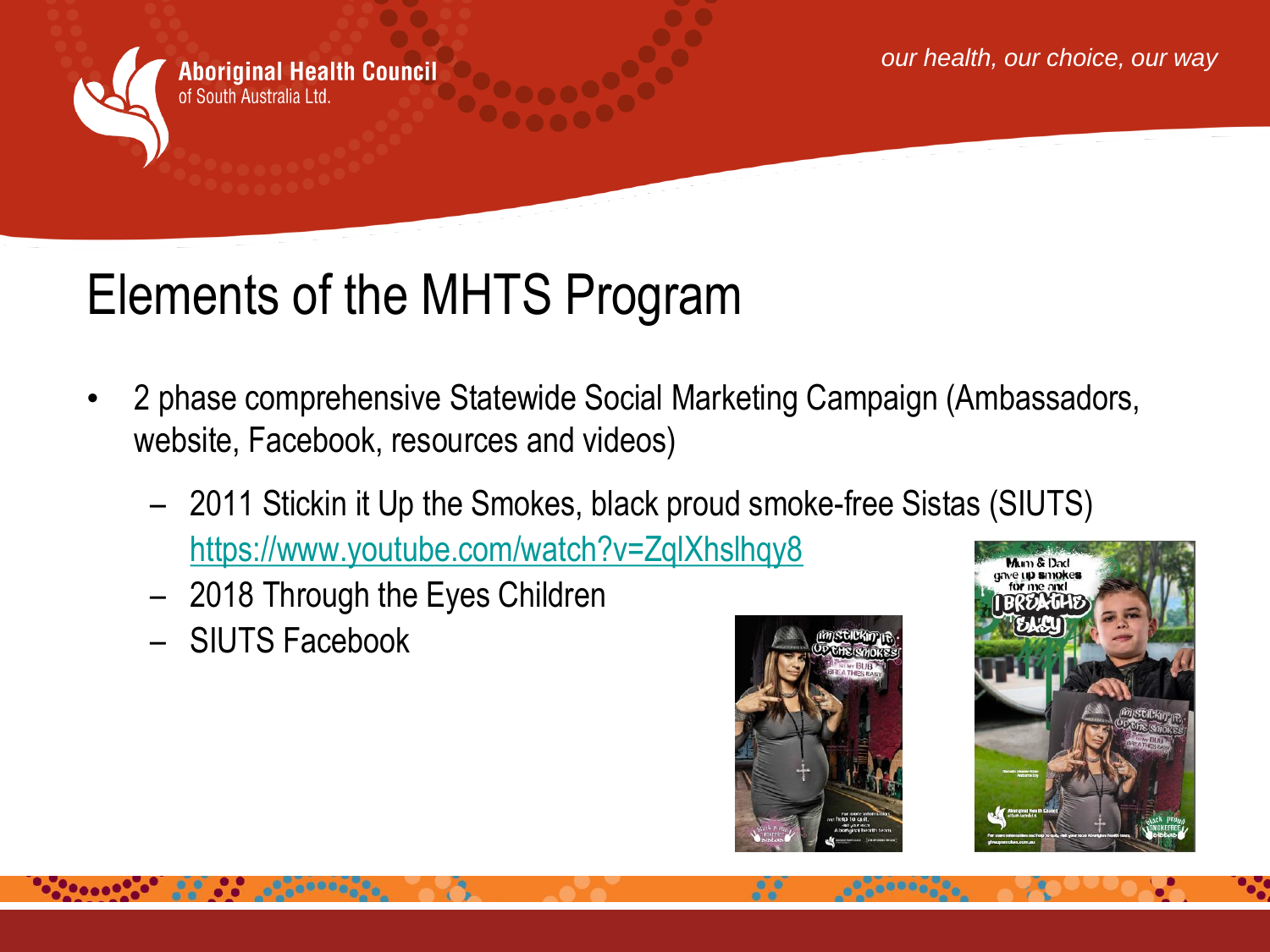

**Aboriginal Health Council** of South Australia Ltd.

### What's New for AHCSA

- New CEO and MHTS Project Officer
- Stronger partnership with the Pepi Pod Project



я.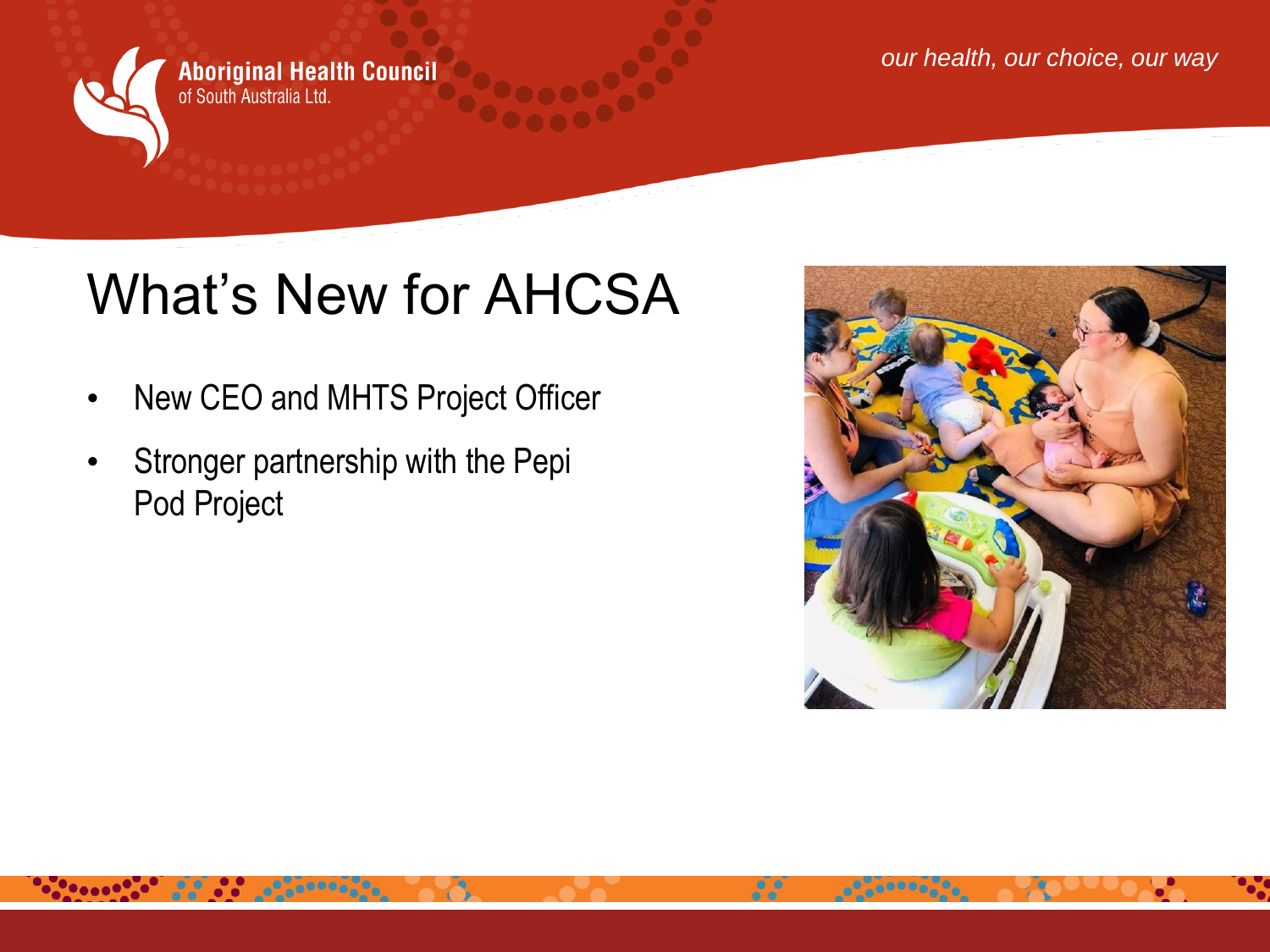

 $\bullet$ .  $\bullet$   $\bullet$   $\bullet$   $\bullet$ 

**Aboriginal Health Council** of South Australia Ltd.

*our health, our choice, our way*

#### What's New

**All of Carterine** 

• <https://www.puyublasters.com.au/stickin-it-up-the-smokes/about/>



 $\frac{1}{2}$ 

 $-0.000000$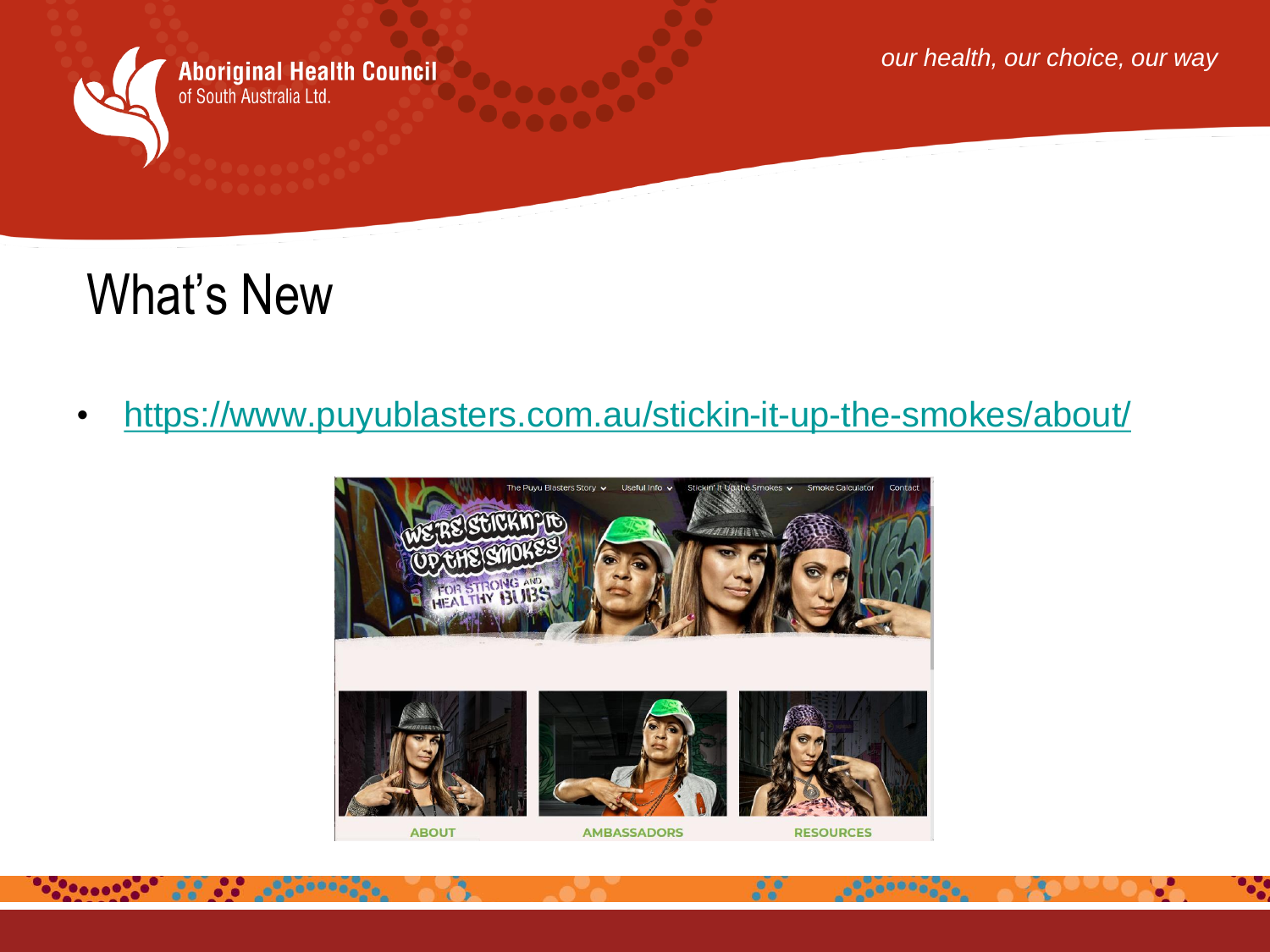

**Aboriginal Health Council** of South Australia Ltd.

#### What's New

- Bump to Bub Flip Chart resource for health professionals
- Smoking in Pregnancy information packs for health professionals and clients
- **[New Resources](https://www.puyublasters.com.au/stickin-it-up-the-smokes/resources/)**







88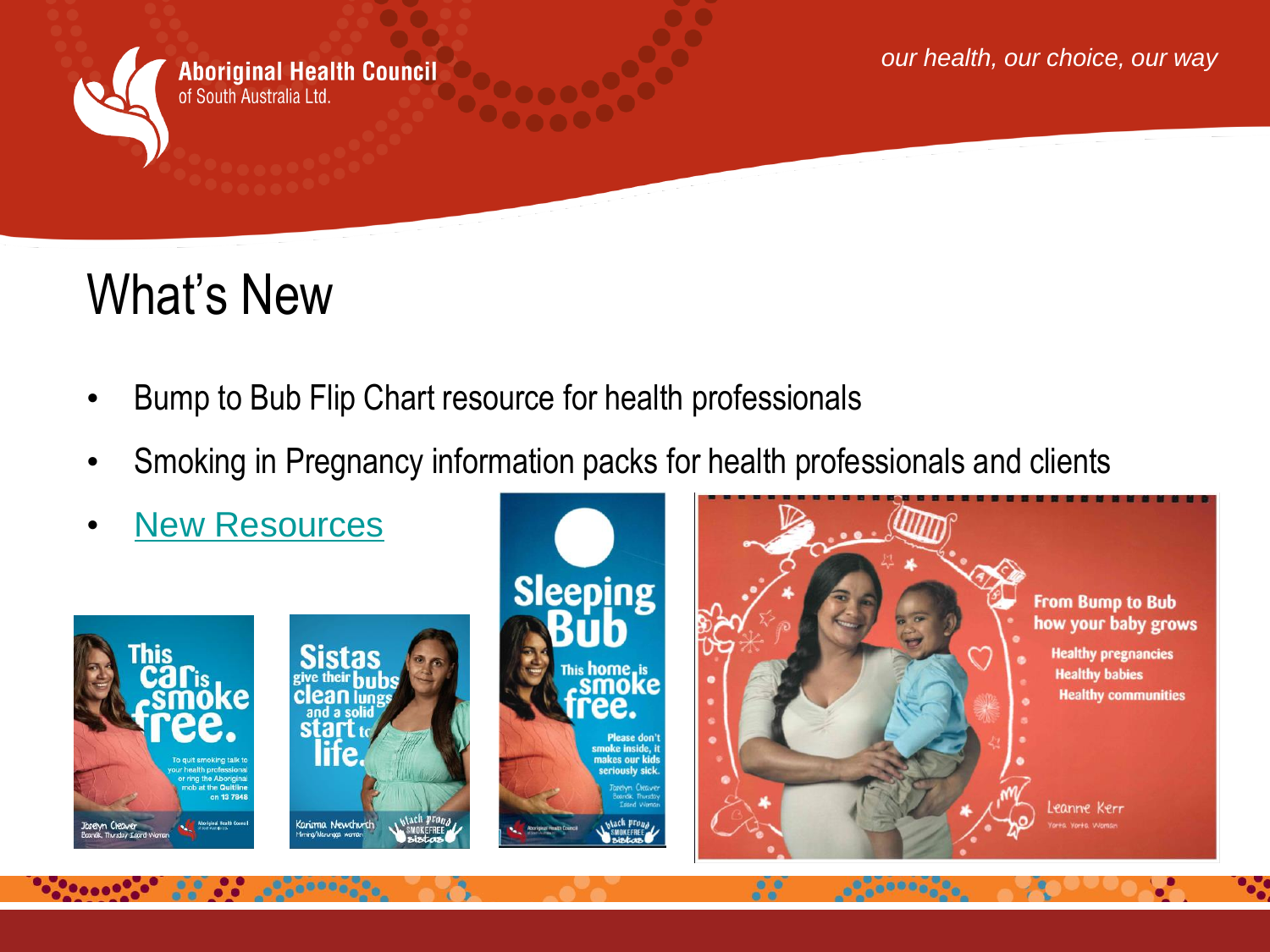**Aboriginal Health Council** of South Australia I td

- Plan for the next 4 months
- Development of an Indigenous Smoking in Pregnancy Action Plan
- Increase Ambassador opportunities for tackling smoking in our communities in partnership with the TIS Programme
- Complete the Smokerlyzer on-line education project
- Maintain partnerships and foster new partnerships for a coordinated approach to addressing Indigenous smoking in pregnancy
- Continue with program elements